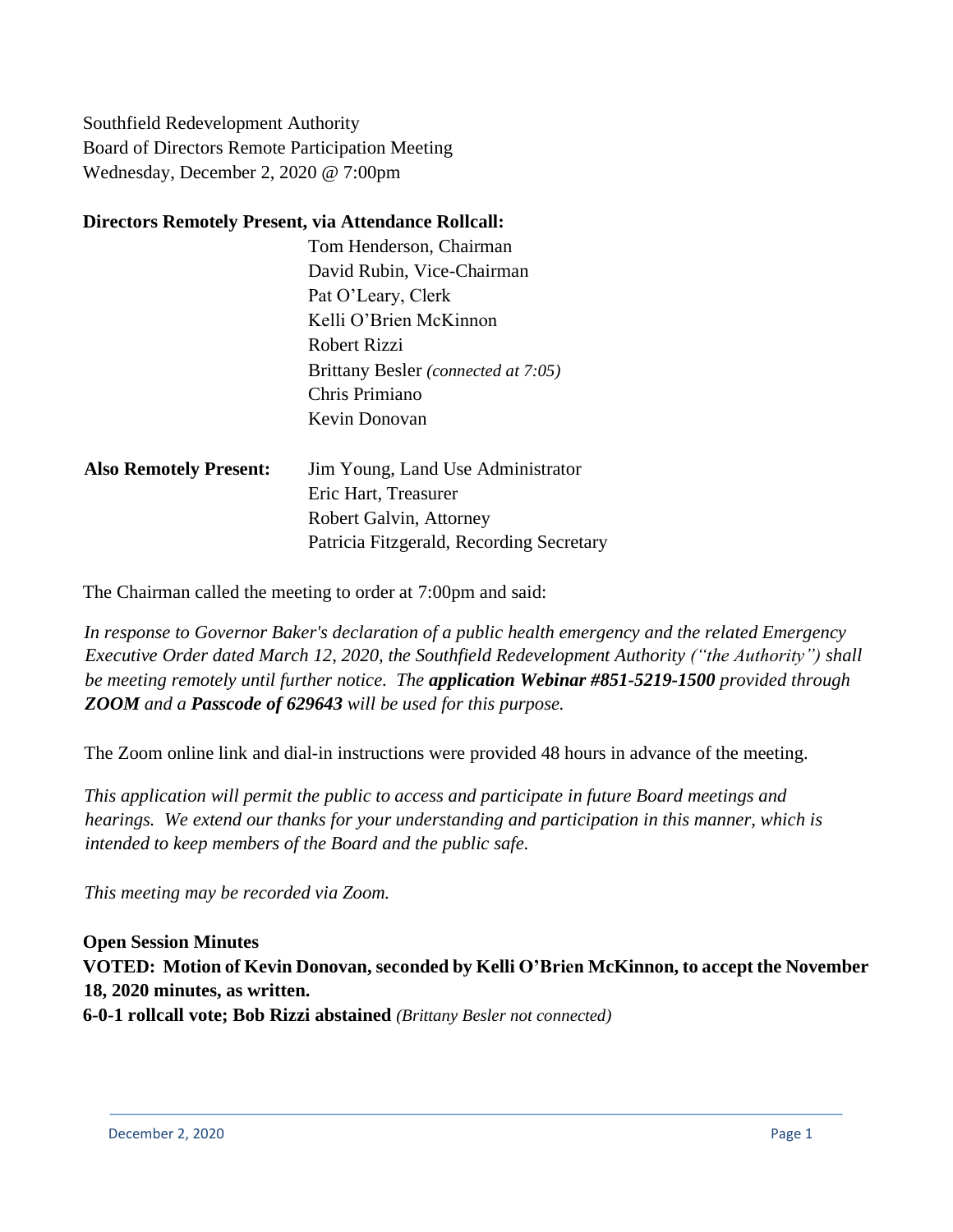## **PUBLIC HEARING**

-Classification of property for Southfield District Tax

## **VOTED: Motion of Kevin Donovan, seconded by Tom Henderson, to open the public hearing. 7-0-0 unanimous rollcall vote** *(Brittany Besler not connected)*

Mr. Hart said, between January 1, 2019 to January 1, 2020, combined value increased from \$404 million, to \$443 million. Based on their 2 million budget, and having one single tax rate, it would result in an increase of \$9,000 on a rate of \$0.49. Mr. Hart asked if they were keeping the singular rate; Mr. Donovan said they should do one rate.

#### *Public Comments*: none

**VOTED: Motion of Kevin Donovan, seconded by Tom Henderson, to close the public hearing. 8-0-0 unanimous rollcall vote**

**VOTED: Motion of Tom Henderson, seconded by Kelli O'Brien McKinnon, to approve a residential factor of 1. 8-0-0 unanimous rollcall vote**

#### **Treasurer's Report**

-Refunding the 2010A Infrastructure Bond Chairman Henderson said the bonds fully funded today, and the closing will be around December  $17<sup>th</sup>$  or 18<sup>th</sup>. An update will be provided at the next meeting.

#### **Public Comments**

Mary Parsons of Rockland asked what the status was of water and sewer, the master developer, and the Navy transfer of land; Chairman Henderson said those topics can be put on the next agenda.

#### **Executive Session**

Chairman Henderson said the Board would be going into Executive Session (1) to discuss strategy with respect to pending litigation and litigation that is otherwise demonstrably likely where an open meeting may have a detrimental effect on the bargaining or litigating position of the Southfield Redevelopment Authority pursuant to Gen. L. c. 30A Section 21(a)(3) to wit SRA v. LStar Southfield, LLC, et al, (2) to consider the purchase, exchange, lease, or value of real property, the disclosure of the property itself would have a detrimental impact on the bargaining position of the Southfield Redevelopment Authority, and (3) to discuss strategy with respect to contract negotiations with non-union personnel, and not to reconvene in Open Session.